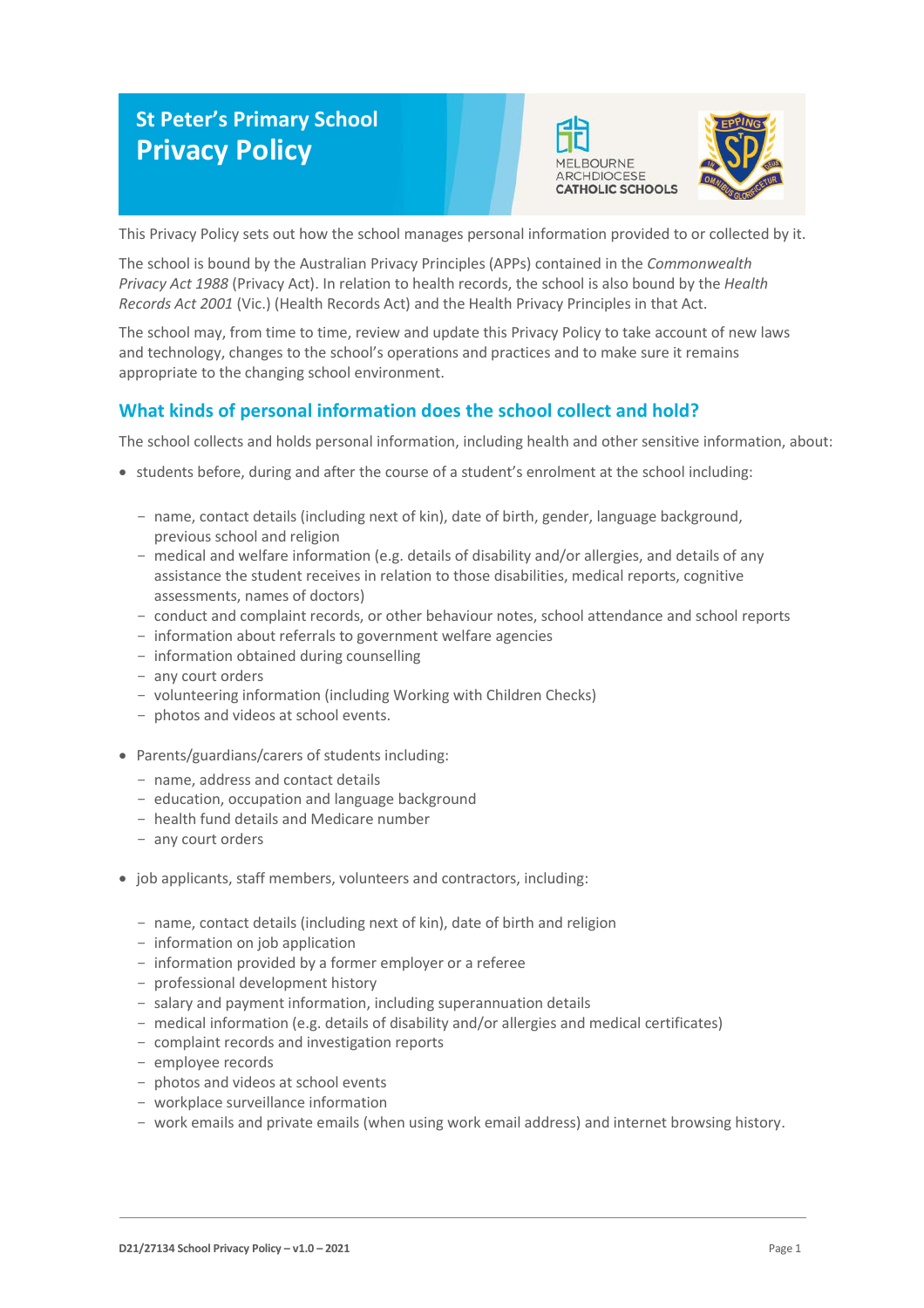• other people who come into contact with the school, including name and contact details and any other information necessary for the particular contact with the school.

#### **Exception in relation to employee records**

Under the Privacy Act, the Australian Privacy Principles do not apply to an employee record. As a result, this Privacy Policy does not apply to the school's treatment of an employee record where the treatment is directly related to a current or former employment relationship between the school and employee. The school handles staff health records in accordance with the Health Privacy Principles in the *Health Records Act 2001* (Vic.).

# **How will the school collect and hold personal information?**

#### **Personal information provided**

The school will generally collect personal information held about an individual by way of:

- forms filled out by parents/guardians/carers or students
- face-to-face meetings and interviews
- emails and telephone calls
- through the school's online portal Operoo.

On occasion, people other than parents/guardians/carers and students, such as job applicants and contractors, provide personal information to the school.

#### **Personal information provided by other people**

In some circumstances the school may be provided with personal information about an individual from a third party, for example a report provided by a medical professional or a reference from another school. The type of information the school may collect from another school may include:

- academic records and/or achievement levels
- information that may be relevant to assisting the new school to meet the needs of the student, including any adjustments.

#### **Anonymity**

The school needs to be able to identify individuals with whom it interacts and to collect identifiable information about them to facilitate the delivery of schooling to its students and its educational and support services, conduct the job application process and fulfil other obligations and processes. However, in some limited circumstances some activities and interactions with the school may be done anonymously where practicable, which may include making an inquiry, complaint or providing feedback.

#### **Holding personal information**

The school's approach to holding personal information is to ensure that it is stored securely and that access is provided only to persons who need such access. Depending on the nature of the personal information, it may be stored in locked rooms or cabinets (in the case of paper records), on secure digital devices or on the school computer systems with appropriate password protection.

# **How will the school use the personal information you provide?**

The school will use personal information it collects from parents/guardians/carers for the primary purpose of collection, and for such other secondary purposes that are related to the primary purpose of collection and reasonably expected or consented to, by parents/guardians/carers.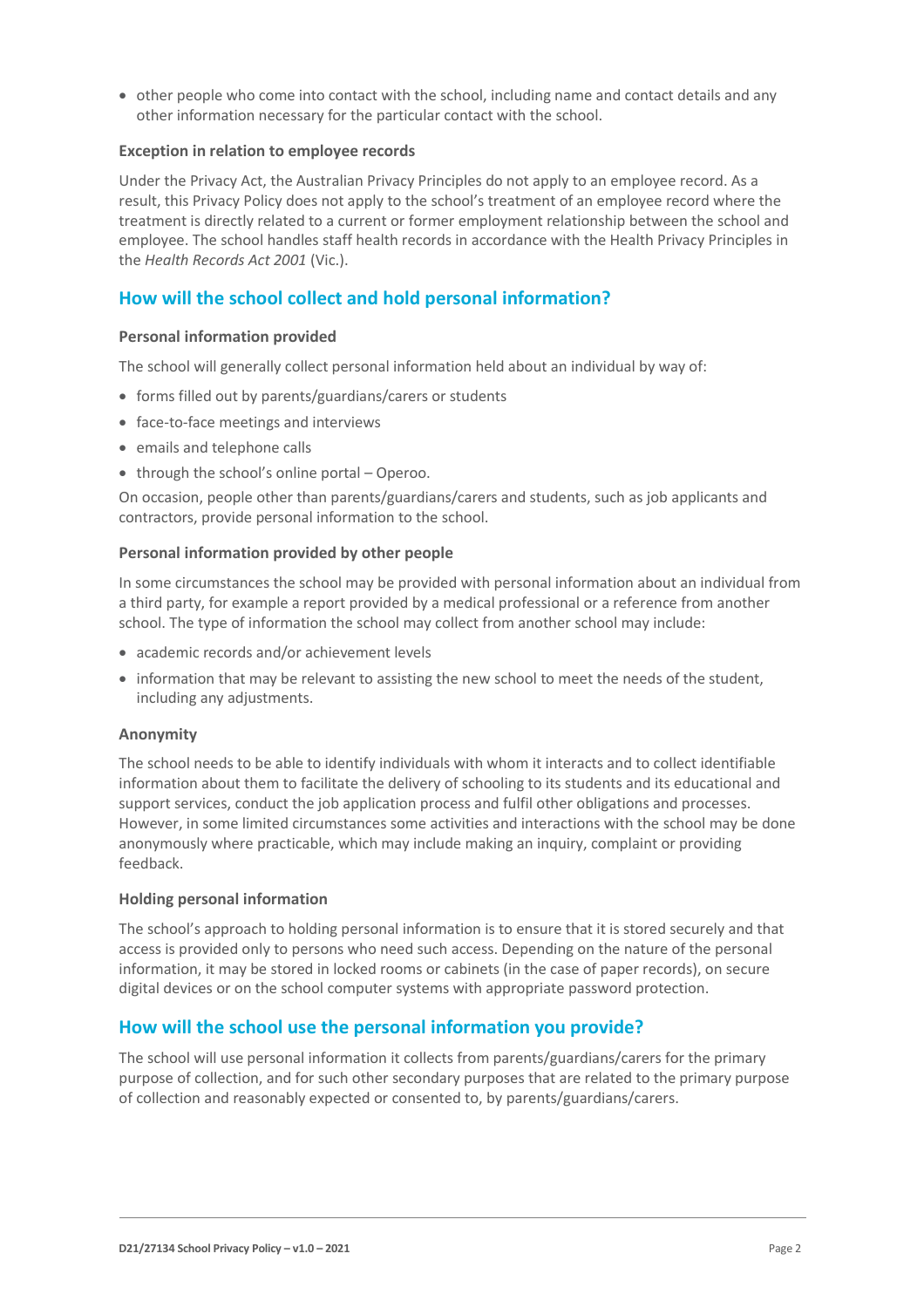### **Students and parents/guardians/carers**

In relation to the personal information of students and parents/guardians/carers, the school's primary purpose of collection is to enable the school to provide schooling to students enrolled at the school (including educational and support services for the student), exercise its duty of care and perform necessary associated administrative activities which will enable students to take part in all the activities of the school. This includes satisfying the needs of parents/guardians/carers, the needs of the student and the needs of the school throughout the whole period the student is enrolled at the school.

In particular, the purposes for which the school uses the personal information of students and parents/guardians/carers include:

- to keep parents/guardians/carers informed about matters related to their child's schooling, through correspondence, newsletters and magazines
- day-to-day administration of the school
- looking after students' educational, social and medical wellbeing
- seeking donations and marketing for the school
- to satisfy the school's legal obligations to discharge its duty of care
- to satisfy the legal obligations of the school's governing authority Melbourne Archdiocese Catholic Schools Ltd (MACS) and the Catholic Education Commission of Victoria Ltd (CECV)
- to satisfy the school service providers' legal obligations.

In some cases where the school requests personal information about a student or parent/guardian/carer, if the information requested is not provided, the school may not be able to enrol or continue the enrolment of the student or permit the student to take part in a particular activity.

#### **Job applicants and contractors**

In relation to the personal information of job applicants and contractors, the school's primary purpose of collection is to assess and (if successful) engage the applicant, or contractor, as the case may be.

The purposes for which the school uses the personal information of job applicants and contractors include:

- administering the individual's employment or contract, as the case may be
- for insurance purposes
- seeking donations and marketing for the school
- satisfying the school's legal obligations, for example, in relation to child protection.

#### **Volunteers**

The school also obtains personal information about volunteers who assist the school in its functions or conduct associated activities, such as the St Peter's School Parent's Association.

The purposes for which the school uses the personal information of volunteers includes:

- enabling the school to manage the engagement process of volunteers
- for insurance purposes
- satisfying the school's legal obligations, for example, in relation to child protection
- to confirm their suitability and to manage their visits.

#### **Counsellors**

The school contracts with external providers to provide counselling and/or psychology services for some students. The principal may require the counsellor and/or psychologist to inform him or her or other teachers of any issues the principal and the counsellor and/or psychologist believe may be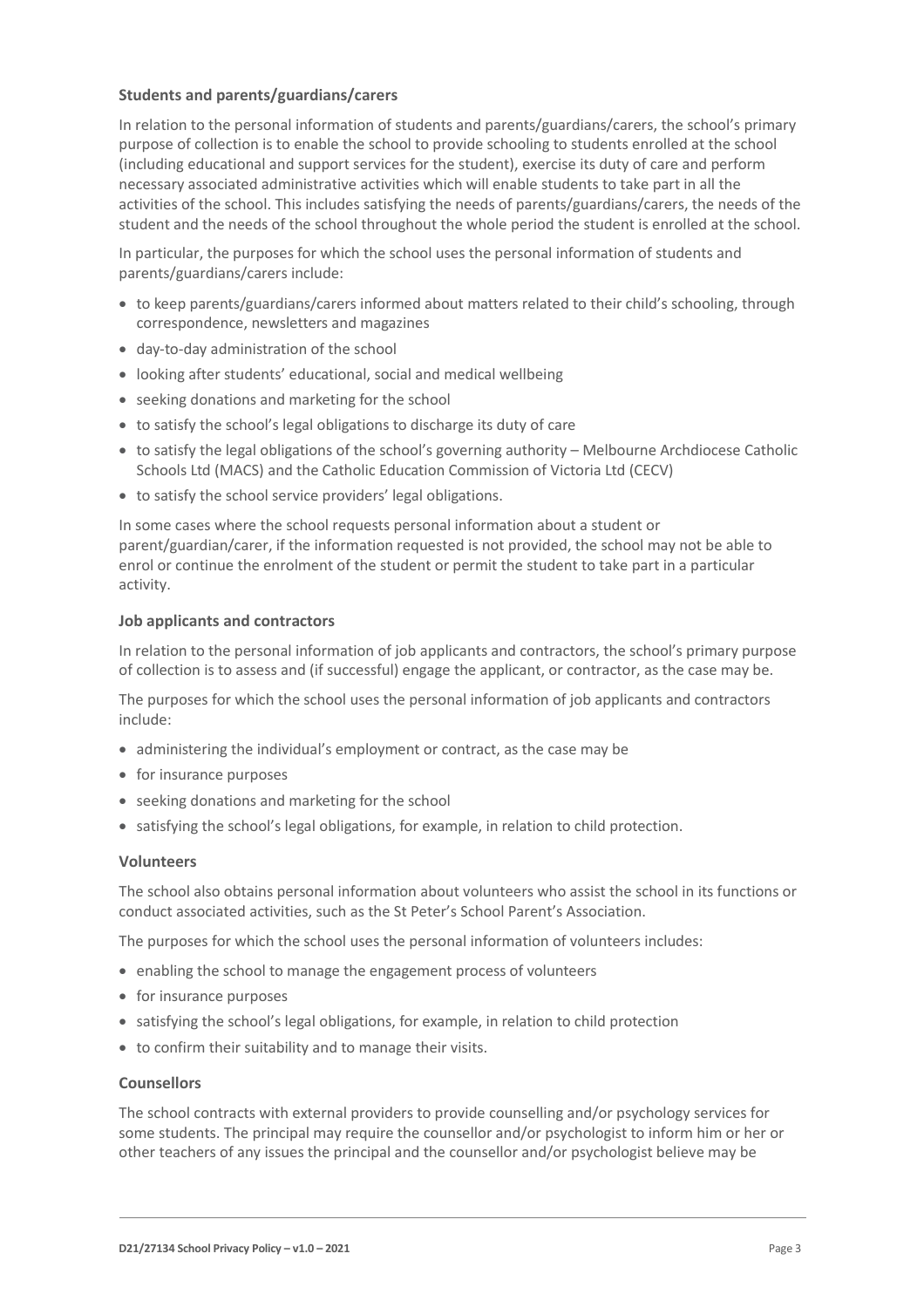necessary for the school to know for the wellbeing or development of the student who is counselled or other students at the school.

#### **Parish**

The school will not disclose any personal information to the school parish to facilitate religious and sacramental programs, or other activities such as fundraising, without consent.

#### **Marketing and fundraising**

The school treats marketing and seeking donations for the future growth and development of the school as an important part of ensuring that the school continues to provide a quality learning environment in which both students and staff thrive. Personal information held by the school may be disclosed to organisations that assist in the school's fundraising, for example, the school's foundation or alumni organisation, or on occasion, external fundraising organisations.

Parents/guardians/carers, staff, contractors and other members of the wider school community may from time to time receive fundraising information. School publications, like newsletters and magazines, which include personal information and sometimes people's images, may be used for marketing purposes.

# **Who might the school disclose personal information to?**

The school may disclose personal information, including sensitive information, held about an individual for educational, administrative and support purposes. This may include to:

- school service providers which provide educational, support and health services to the school, either at the school or off campus
- people providing educational support such as sports coaches, volunteers, counsellors, sports coaches and providers of learning and assessment tools
- third party service providers that provide online educational and assessment support services, document and data management services, training and support services, hosting services, and software-as-a-service applications, such as the Integrated Catholic Online Network (ICON) and Google G Suite
- authorised agencies and organisations to enable the school to discharge its responsibilities, e.g. under the Australian Education Regulation 2013 (Regulation) and the *Australian Education Act 2013* (Cth) relating to students with a disability, including Nationally Consistent Collection of Data (NCCD) quality assurance processes, participation in the Australian Early Development Census (AEDC) and government audits
- authorised organisations and persons who support the school by providing consultative services or undertaking assessments for the purpose of educational programming or providers of health services such as counsellors, psychologists, school nursing services, dental vans. Specific consent is obtained to collect and disclose this type of sensitive and health information as part of a service request which may include release of relevant medical or allied health reports, educational planning and evaluation documents such as personalised learning/behaviour/medical management plans
- other third parties which the school uses to support or enhance the educational or pastoral care services for its students or to facilitate communications with parents/guardians/carers
- support the training of selected staff in the use of the school's systems, such as ICON and ROSAE
- another school including to its teachers to facilitate the transfer of a student
- federal and state government departments and/or agencies engaged by them
- health service providers
- recipients of school publications, such as newsletters and magazines
- students/parents/guardians/carers and their emergency contacts
- assessment and educational authorities including the Victorian Curriculum and Assessment Authority (VCAA) and the Australian Curriculum, Assessment and Reporting Authority (ACARA)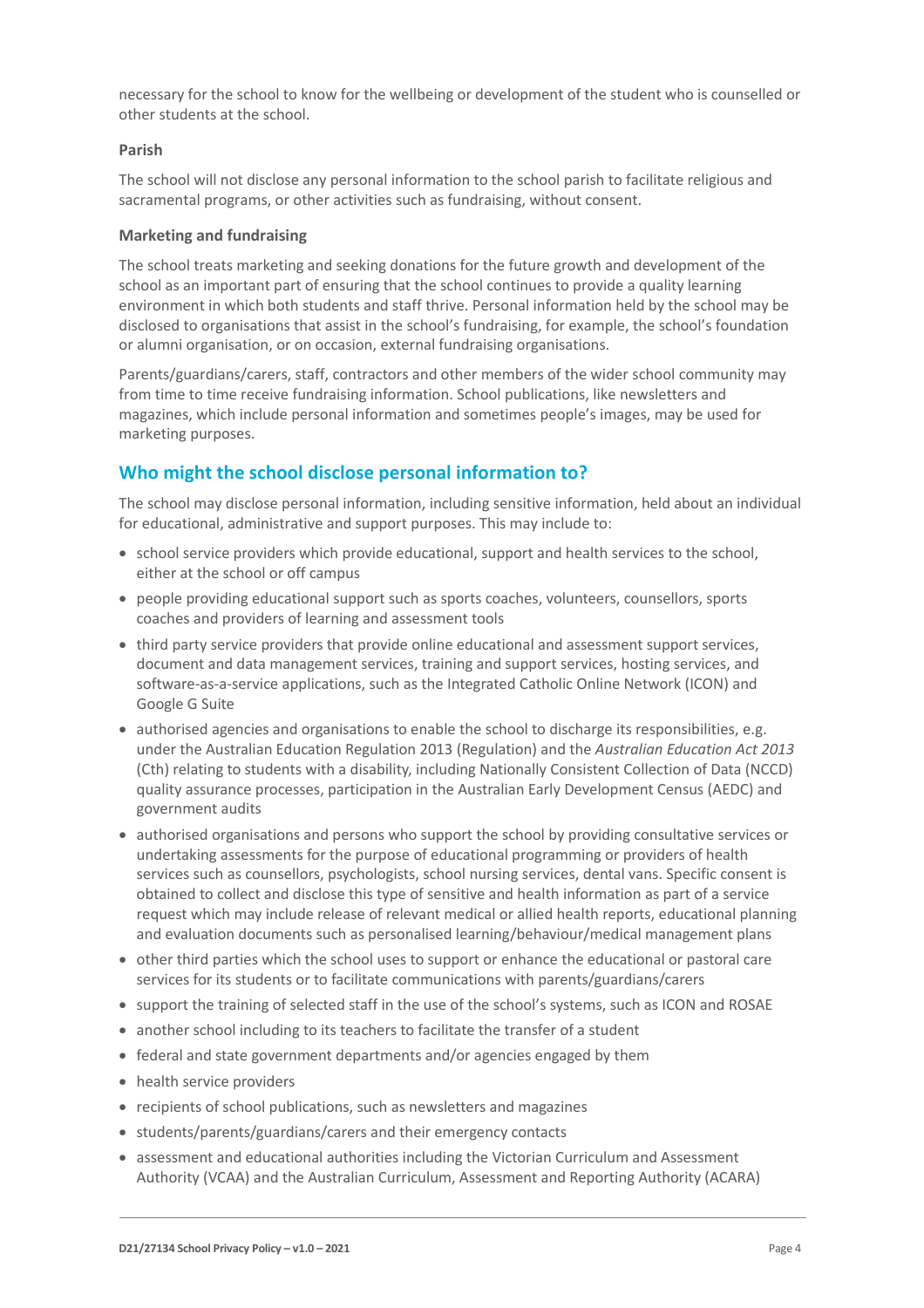- anyone to whom the parent/guardian/carer authorises the school to disclose information
- anyone to whom the school is required or authorised to disclose the information by law, including under child protection and information sharing laws.

#### **Nationally Consistent Collection of Data on School Students with Disability**

The school is required by the Australian Education Regulation 2013 (Cth) and *Australian Education Act 2013* (Cth) to collect and disclose certain information to inform the Students with a Disability (SwD) loading via the NCCD. The school provides the required information at an individual student level to an approved authority. Approved authorities must comply with reporting, record-keeping and data quality assurance obligations under the NCCD. Student information provided to the federal government for the purpose of the NCCD does not explicitly identify any student.

#### **Sending and storing information overseas**

The school may disclose personal information about an individual to overseas recipients, for instance, to facilitate a school exchange or a student overseas tour. However, the school will not send personal information about an individual outside Australia without either:

- obtaining the consent of the individual
- otherwise complying with the Australian Privacy Principles or other applicable privacy legislation.

The school may from time to time use the services of third-party online service providers (including for the delivery of services and third-party online applications, or apps relating to email, instant messaging and education and assessment, such as Google G Suite and Gmail) which may be accessible by the parent/guardian/carer. Some personal information, including sensitive information, may be collected and processed or stored by these providers in connection with these services. These online service providers may be located in or outside Australia.

School personnel and the school's service providers may have the ability to access, monitor, use or disclose emails, communications (e.g. instant messaging), documents and associated administrative data for the purposes of administering the system and services ensuring their proper use.

The school makes reasonable efforts to be satisfied about the security of any personal information that may be collected, processed and stored outside Australia, in connection with any cloud and thirdparty services and will endeavour to ensure the cloud is located in countries with substantially similar protections as the Australian Privacy Principles.

Where personal and sensitive information is retained by a cloud service provider on behalf of the school to facilitate human resources and staff administrative support, this information may be stored on servers located in or outside of Australia.

Otherwise, it is not practicable to specify in this policy the countries in which overseas recipients of personal information are likely to be located.

#### **How does the school treat sensitive information?**

In referring to sensitive information, the school means: information relating to a person's racial or ethnic origin, political opinions, religion, trade union or other professional or trade association membership, philosophical beliefs, sexual orientation or practices or criminal record, that is also personal information; health information and biometric information about an individual.

Sensitive information will be used and disclosed only for the purpose for which it was provided or a directly related secondary purpose, unless the parent/guardian/carer agrees otherwise, or the use or disclosure of the sensitive information is allowed by law.

#### **Management and security of personal information**

The school's staff are required to respect the confidentiality of students' and parents/guardians/carers' personal information and the privacy of individuals.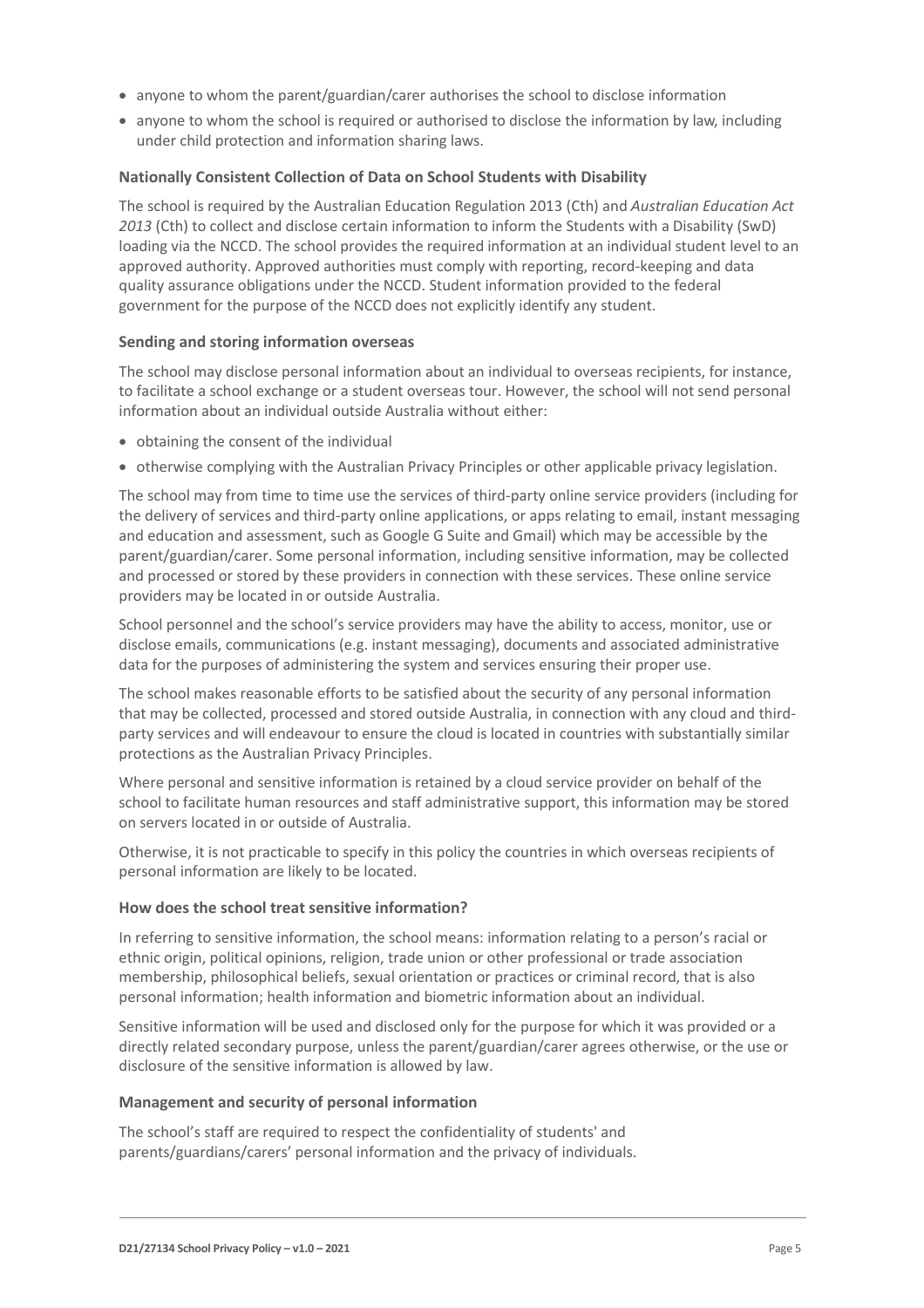The school has in place steps to protect the personal information the school holds from misuse, interference and loss, unauthorised access, modification or disclosure by use of various methods including locked storage of paper records and password access rights to computerised records. This includes responding to any incidents which may affect the security of the personal information it holds. If the school assesses that anyone whose information is affected by such a breach is likely to suffer serious harm as a result, we will notify them and the Office of the Australian Information Commissioner of the breach.

## **Access and correction of personal information**

Under the Privacy Act and the Health Records Act, an individual has the right to seek and obtain access to any personal information and health records respectively which the school holds about them and to advise the school of any perceived inaccuracy. Students will generally be able to access and update their personal information through their parents/guardians/carers, but older students may seek access and correction themselves.

There are some exceptions to the access rights set out in the applicable legislation.

To make a request to access or to update any personal information the school holds about parents/guardians/carer or children, please contact the school principal Angela Tonkin or the school administrator Claire Toner by telephone or in writing. The school may require verification of identity and specification of what information is required. The school may charge a fee to cover the cost of verifying the application and locating, retrieving, reviewing and copying any material requested. If the information sought is extensive, the school will advise the likely cost in advance. If the school cannot provide access to that information, we will provide written notice explaining the reasons for refusal.

There may be circumstances where the reason for refusal is not provided, if doing so may breach the privacy of another person.

## **Consent and rights of access to the personal information of students**

The school respects every parent/guardian/carer's right to make decisions concerning their child's personal information.

Generally, the school will refer any requests for consent and notices in relation to the personal information of a student to the student's parents/guardians/carers. The school will treat consent given by parents/guardians/carers as consent given on behalf of the student, and notice to parents/guardians/carers will act as notice given to the student.

Parents/guardians/carers may seek access to personal information held by the school about them or their child by contacting the school principal Angela Tonkin or Claire Toner by telephone or in writing. However, there may be occasions when access is denied. Such occasions would include where release of the information would have an unreasonable impact on the privacy of others, or where the release may result in a breach of the school's duty of care to the student.

The school may, at its discretion on the request of a student, grant that student access to information held by the school about them, or allow a student to give or withhold consent to the use of their personal information, independently of their parents/guardians/carers. This would normally be done only when the maturity of the student and/or the student's personal circumstances warrant it.

# **Complaints**

If parents/guardians/carers wish to complain that the school has interfered with their privacy because of an alleged breach of the Australian Privacy Principles, they should contact the school principal Angela Tonkin in writing at:

Angela Tonkin, Principal St Peter's Primary School 32 Wedge Street EPPING VIC 3076 [atonkin@stprepp.catholic.edu.au](mailto:atonkin@stprepp.catholic.edu.au)